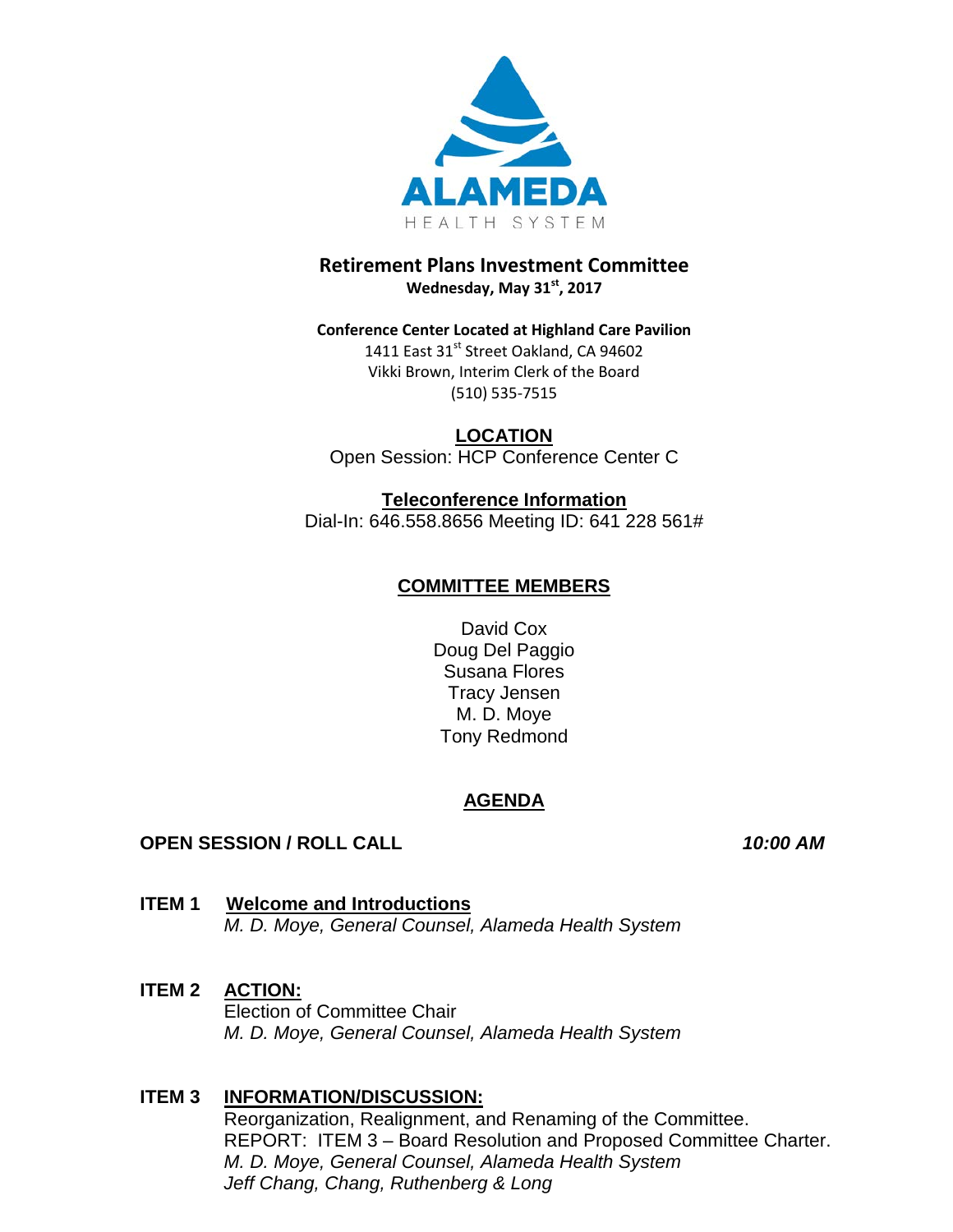**ITEM 4 ACTION: Consent Agenda** Approval of the Minutes of the February 23rd, 2017 meeting of the Retirement Plans Administrative Committee. REPORT: ITEM 4 – Draft Meeting Minutes. *Bill Peartree, Barney & Barney*

*Recommendation: Motion to Approve*

- **ITEM 5a REPORT: Fee Review and Revenue Sharing Analysis for Combined AHS Plans (403b, 457b, 457b CIR & Deferred Comp)** *Bill Peartree, Barney & Barney*
- **ITEM 5b REPORT: Fee Levelization and Revenue Sharing Analysis for Combined AHS Plans (403b, 457b, 457b CIR, Deferred Comp & Hybrid)** *Jason Gilbert, Prudential – Update on Fee Disclosure.*
- **ITEM 6 REPORT: Investment Review for Combined AHS Plans**  *Bill Peartree, Barney & Barney*
- **ITEM 7 REPORT: Alameda Hospital Pension (Echo) Plan** *Andrew Bates, HighMark - Investment Performance Review. Karen Mack, Altman & Cronin – Status Update.*
- **ITEM 8 REPORT: AHS Defined Contribution (Hybrid DC & DB) Plans** *Andrew Bates, Highmark – Investment Performance Review. Nathan Chung, AHS – Status of Trust Agreement and Funding. Karen Mack, Altman & Cronin – Status Update.*
- **ITEM 9 REPORT: Prudential Review for Combined AHS Plans** *Jason Gilbert, Prudential*

**Public Comments** 

**Committee Member Remarks** 

**ADJOURNMENT**